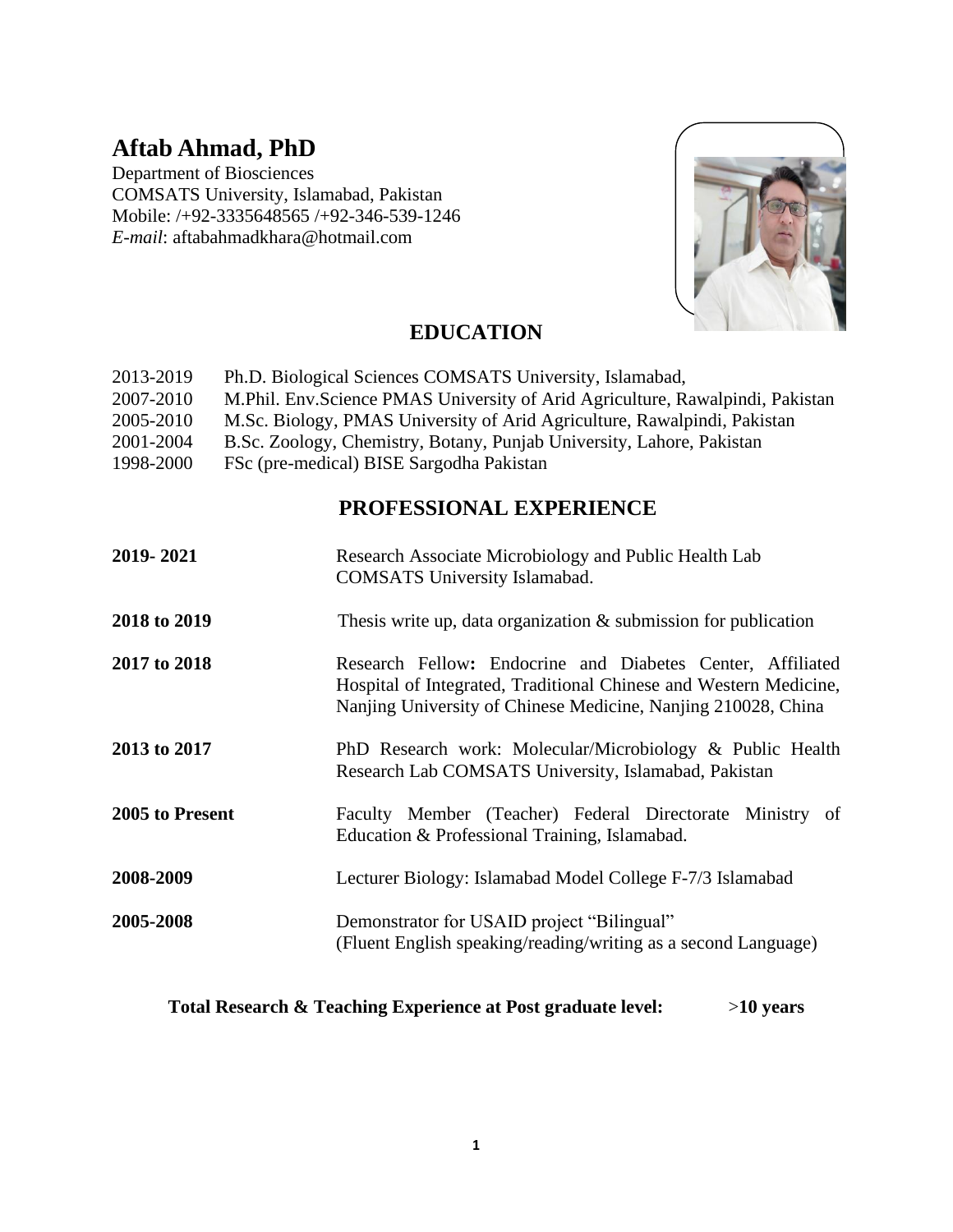### **RESEARCH PROJECTS**

In my career as a research associate I managed the timely completion of following projects titled:

- 1. "Developing Protocols for multiplex PCR based Screening and Computational Models for Virulence Factors Associated with *H. pylori* and colibactin (genotoxin) producing *E. coli"*
- 2. "CIIT-Strengthening Biotechnology Industry in the Country: Developing educational tool kit for training undergraduate students as well as for research purposes: Lab to commercialization".
- 3. "CIIT advance Bioinformatics for Genome and Metagenome Analysis and Discovery of Novel Biocatalysts from Extremophiles: Implications for Improving Industrial Bioprocesses".

### **RESEARCH INTERESTS**

The main focus of my PhD research was to use high-throughput sequencing and other functional genomic technologies to understand the biology and genomic diversity of gut microbiota with significant impact on human metabolic health. Currently I am looking for some funding sources or opportunity to pursue my research interest, specifically; I am interested in study of

- 1. Virology in assocation with Disease & Health.
- 2. Detection and prevention of community spread infectious diseases.
- 3. Study of the molecular aspects of compromised immunity against hospital acquired viral infections in a community.

### **ACHIEVEMENTS**

- 1. Higher Education Commission Intl.Research support Grant 2013-2018.
- 2. I have played a pivotal role for the past 5 years in strengthening the FDE in different roles

| AS Senior Faculty member (2014-2017) |                                             |                                                     |  |  |  |
|--------------------------------------|---------------------------------------------|-----------------------------------------------------|--|--|--|
|                                      | Developing New Programs                     | Advising HR for Recruiting suitable content         |  |  |  |
| ii                                   | Developing New Courses for existing         | Participating Board of Studies Meetings             |  |  |  |
|                                      | Programs                                    |                                                     |  |  |  |
| iii                                  | Member f Board Faculty & Academic           | Reviewing/Evaluation of student Performance at      |  |  |  |
|                                      | Council                                     | the end of each term                                |  |  |  |
| iv                                   | Taking steps to enhance students            | Looking after two campuses where Departments        |  |  |  |
|                                      | creative output                             | are functional with more than 1000 students for all |  |  |  |
|                                      |                                             | above mentioned activities                          |  |  |  |
| V                                    | Preparing documents for accreditation       | Coordination with FDE administration and AEO        |  |  |  |
|                                      | of programs & Quality Assurance             | office                                              |  |  |  |
| vi                                   | Looking after Day to Day affairs of         | Admission Campaign & Selection                      |  |  |  |
|                                      | students                                    |                                                     |  |  |  |
| vii                                  | <b>Students Evaluations and Assessments</b> | <b>Managing Timetable and Resources</b>             |  |  |  |

## **ACADEMIC SERVICES**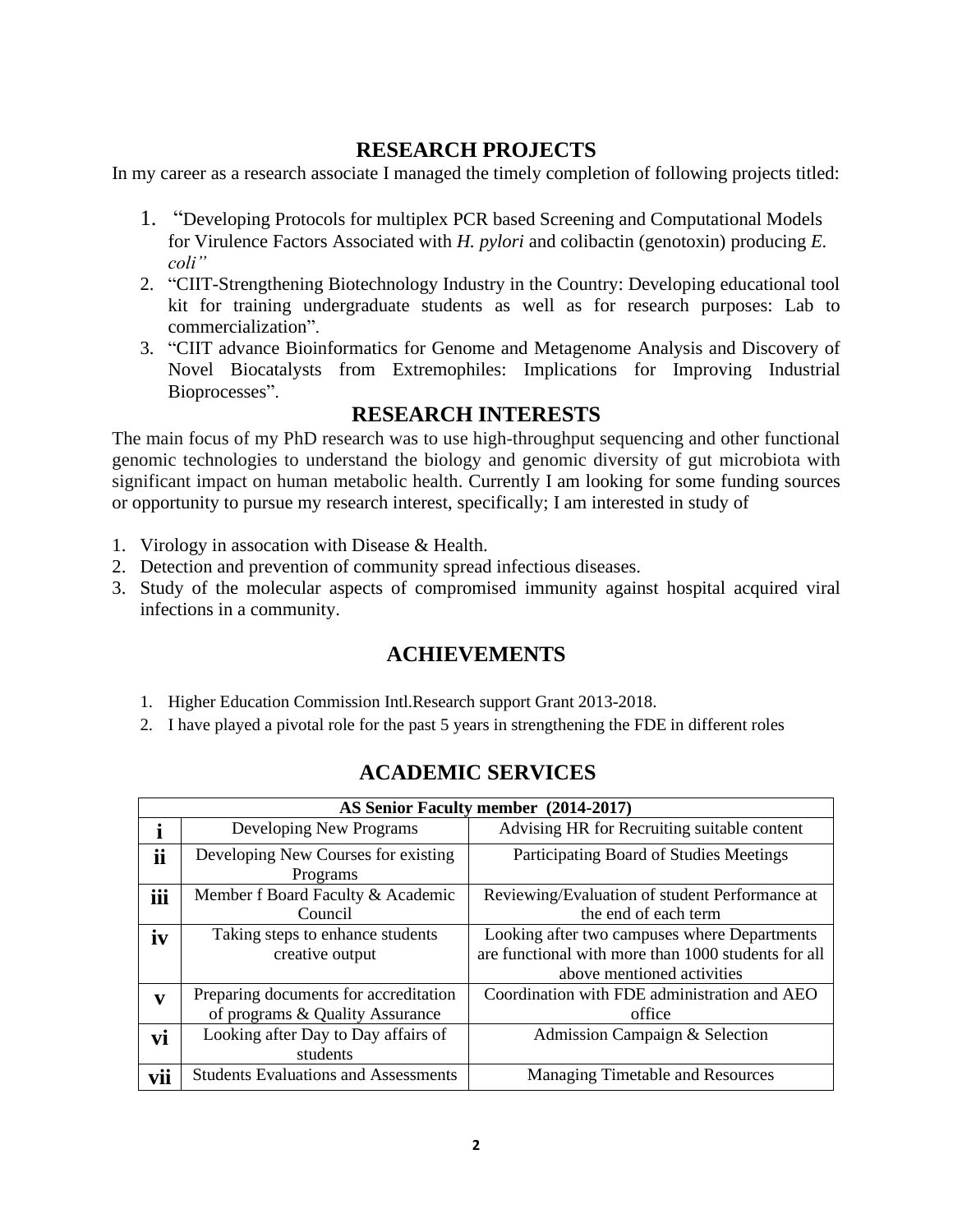### **TEACHING PROFILE**

Introduced Problem based learning strategies while teaching various Molecular and biochemistry Courses. In addition taught various courses such as

| ı. | <b>Graduate Courses Taught</b>      |                                       |                                   |
|----|-------------------------------------|---------------------------------------|-----------------------------------|
|    | 1                                   | <b>Microbial Forensics</b>            | Advances in Molecular biology     |
|    | . .<br>11                           | <b>Research Techniques</b>            | Advanced Topics in Microbiology   |
|    | $\cdots$<br>111                     | Fundamentals of Genomics & Proteomics | <b>Medical Microbiology</b>       |
|    | 1V                                  | Microbial Pathogenesis                | Basics of Biology and chemistry   |
|    | <b>Undergraduate Courses Taught</b> |                                       |                                   |
|    | ٠                                   | Cell Biology                          | <b>DNA</b> recombinant Technology |
|    | ii                                  | <b>Introduction to Genomics</b>       | Microbiology $&$ Immunology       |

#### **SELECTED PUBLICATIONS**

- **Ahmad A**, Almsned F, Ghazal P, Saleet Jafri M, Bokhari H. (2020) Neuropeptide S receptor gene Asn107 polymorphism in obese male individuals in Pakistan PLoS ONE. 15(12).e0243205.<https://doi.org/10.1371/journal.pone.0243205>
- Morsi Y, Zhu T, **Ahmad A**, Xie X, Yu F, Mo X. Electrospinning: An emerging technology to construct polymer-based nanofibrous scaffolds for diabetic wound healing. Frontiers of Materials Science. 2021 February 11:1-26 <https://doi.org/10.1007/s11706-021-0540-1>
- ▪Muhammad, S., Nazia, M., **Ahmad, A.,** Muhammad, S., Hamid, A.,et al., "Evaluation of inflammatory cytokine and immunohistochemical analysis of cirrhotic liver from HCV patients". *Pakistan Journal of Zoology*. (2022).
- ▪**Ahmad A**, Yang W, Chen G, Shafiq M, Javed S, Ali Zaidi SS, et al. (2019) Analysis of gut microbiota of obese individuals with type 2 diabetes and healthy individuals. PLoS ONE 14(12): e0226372. [https://doi.org/10.1371/journal.](https://doi.org/10.1371/journal.%20pone.0226372)  [pone.0226372](https://doi.org/10.1371/journal.%20pone.0226372)
- Khan, R., Xiangyang, S., **Ahmad, A**. and Mo, X., 2018. Electrospinning of Crude Plant Extracts for Antibacterial and Wound Healing Applications: A Review. SM J. Biomed. Eng, 4(1), pp.1-8.
- Saraf, V. S., Sheikh, S. A., **Ahmad, A**., Gillevet, P. M., Bokhari, H., & Javed, S. (2021). Vaginal microbiome: normalcy vs dysbiosis. Archives of Microbiology,  $1-10.$